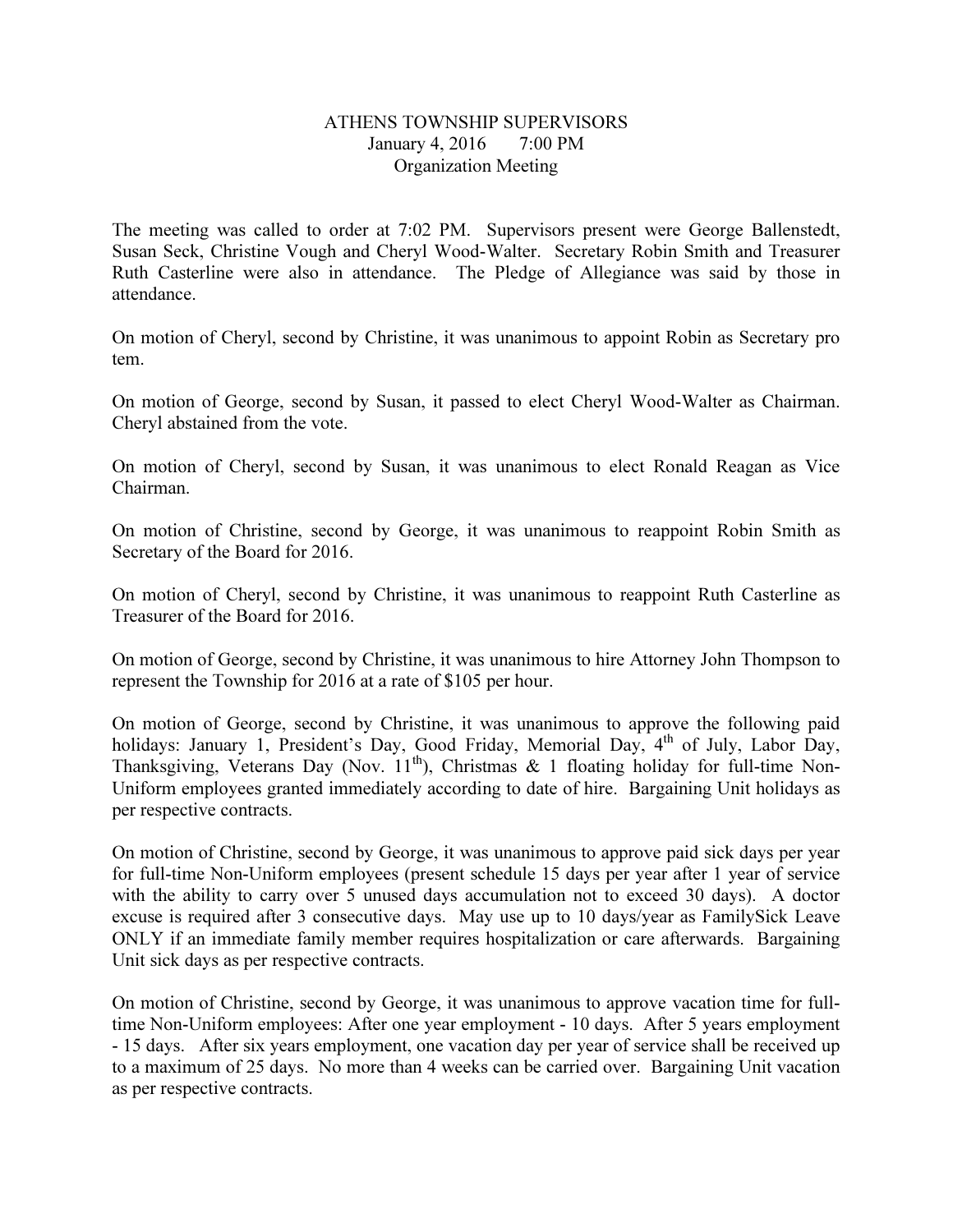Page Two Athens Township Supervisors January 4, 2016

On motion of Cheryl, second by Christine, it was unanimous to approve time off with pay for bereavement leave for Non-Uniform employees: for the death of husband, wife, children or stepchildren - 5 working days; mother, father, sister or brother - 5 working days; mother-in-law or father-in-law - 5 working days; aunt, uncle, grandparents, grandchild, niece, nephew, brotherin-law, sister-in-law - 3 working days. This leave time is for employee or spouse family member and also includes the death of any 'step-'. Granted immediately after employment. Bargaining Unit bereavement leave as per respective contracts.

On motion of George, second by Christine, it was unanimous to approve to continue to provide dental and vision coverage for each full-time Non-Uniform employee including the family plan, if applicable, as well as individual and family hospitalization benefits under NYS Teamsters Health and Hospital Fund; to provide short term and long term disability, AD&D and \$75,000 life insurance for police officers through Nationwide; provide short term disability (long term disability and AD&D insurance for some) and life insurance of \$30,000.00 for full-time Non-Uniform employees Bargaining Unit employee insurance as per respective contracts.

On motion of Cheryl, second by Christine, it was unanimous to approve 4 personal days for fulltime Non-Uniform employees. Granted immediately and prorated according to date of hire. Bargaining Unit employee personal days as per respective contracts.

On motion of George, second by Christine, it was unanimous to approve and provide the Township Non-Uniform Pension Plan and contribute \$100,509 to it and provide a Police Pension Plan and contribute \$85,728 to it for 2016. The employee will be enrolled immediately upon hiring.

On motion of Christine, second by George, it was unanimous to approve that any supervisor in office during 2016 shall be authorized to perform any duties pertaining to Township affairs, whether administrative, road work, etc.

Ron Reagan arrived.

On motion of Christine, second by Susan, it was unanimous to give authority to Chairman of the Board to purchase supplies and small items of equipment without formal approval of the Board; give authority to the Vice Chairman if the Chairman is unavailable; and give authority to the other three supervisors to act in the same capacity in the event of emergency when the Chairman or Vice Chairman are not available.

On motion of Ron, second by Cheryl, it was unanimous to appoint Richard Bean as a member of the Vacancy Board for 2016.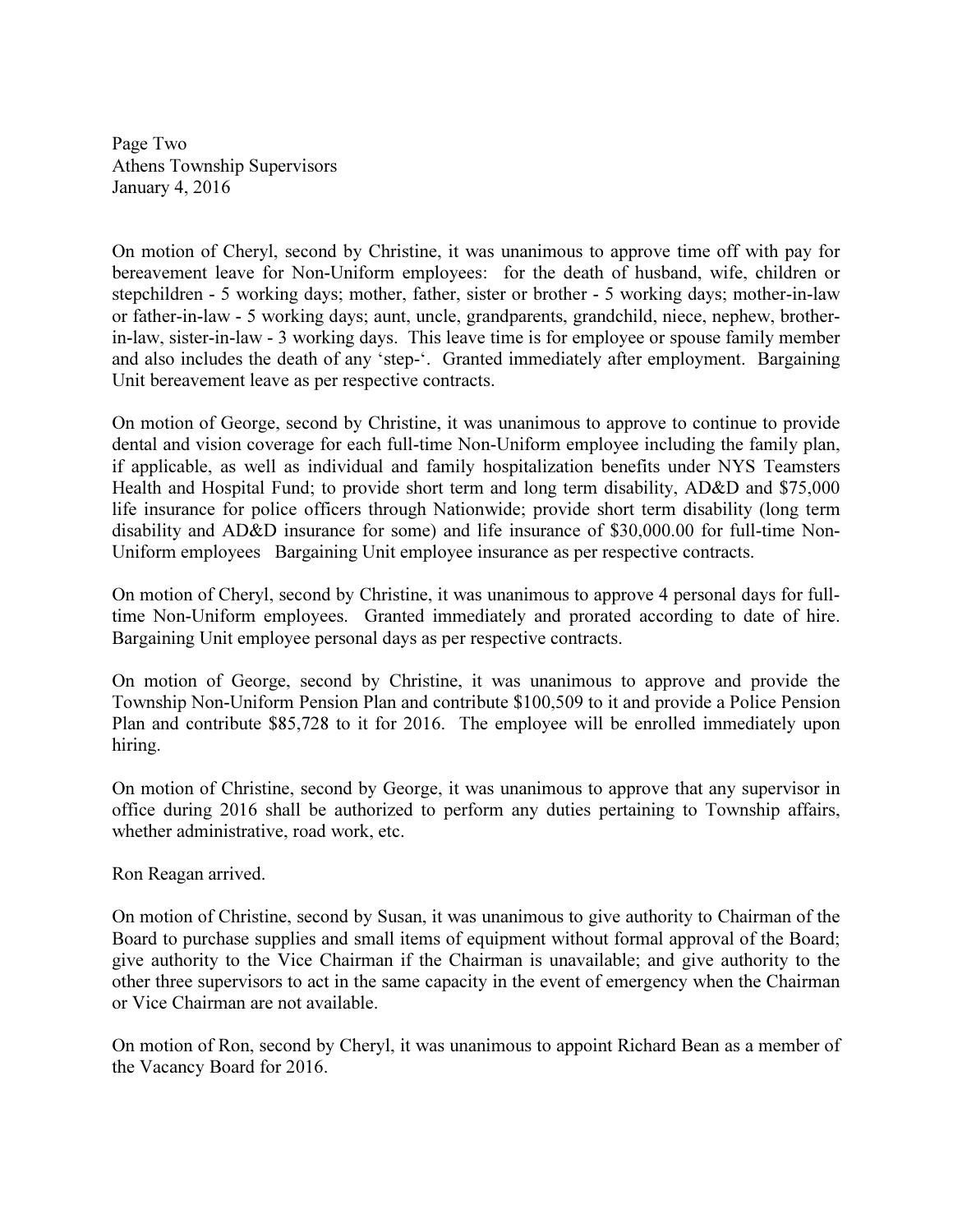Page Three Athens Township Supervisors January 4, 2016

On motion of Ron, second by Cheryl, it was unanimous to appoint Code Inspections, Inc. as the building code enforcement entity for Athens Township in 2016.

Voice of the Residents – none

Clif Cheeks presented the Roy Hawkins 2-lot subdivision for review. All deficiencies have been met with the exception of the will-serve letter from the electric company and the signature of the owner on the plans. Planning Commission recommends preliminary and final plan approval contingent upon receipt of all deficiencies. On motion of Ron, second by George, it was unanimous to grant preliminary and final plan approval to this subdivision, contingent upon all deficiencies being met.

The Macafee subdivision is still lacking a corrected setback for Lot 3, so Robin has not certified the maps yet. Ed will contact Chris Gilbert regarding this.

On motion of Ron, second by Cheryl, it was unanimous to adopt RESOLUTION 2016-01 designating C & N Bank and M & T Bank as our depositories for 2016.

On motion of Ron, second by George, it was unanimous to adopt RESOLUTION 2016-02 appointing Cheryl Wood-Walter and Susan Seck as Athens Township's two representatives to the Bradford County Sanitation Committee Appeals Board for 2016.

On motion of Cheryl, second by Susan, it was unanimous to adopt RESOLUTION 2016-03 appointing Ruth Casterline as the Primary Voting Delegate to the Tax Collection Committee, and to have George Ballenstedt replace Robin as the First Alternate Voting Delegate.

On motion of Susan, second by Ron, it was unanimous to allow the Treasurer to pay bills during the month that become due or will be discounted before our meeting at the end of the month.

On motion of Ron, second by Susan, it was unanimous to have George be the Voting Delegate for the township at the PSATS Conference in Hershey April 17 – 20, 2016.

Cheryl advised the media that our tentatively scheduled meeting with PennDOT concerning the Route  $220/199$  corridor will not be held on January  $28<sup>th</sup>$ . No new date has been set as of yet.

Chairman Wood-Walter took the Board into executive session for personnel and pending litigation at 7:25 PM. The secretary was excused and the remaining minutes were taken by George Ballenstedt. The regular meeting reconvened at 8:35 PM.